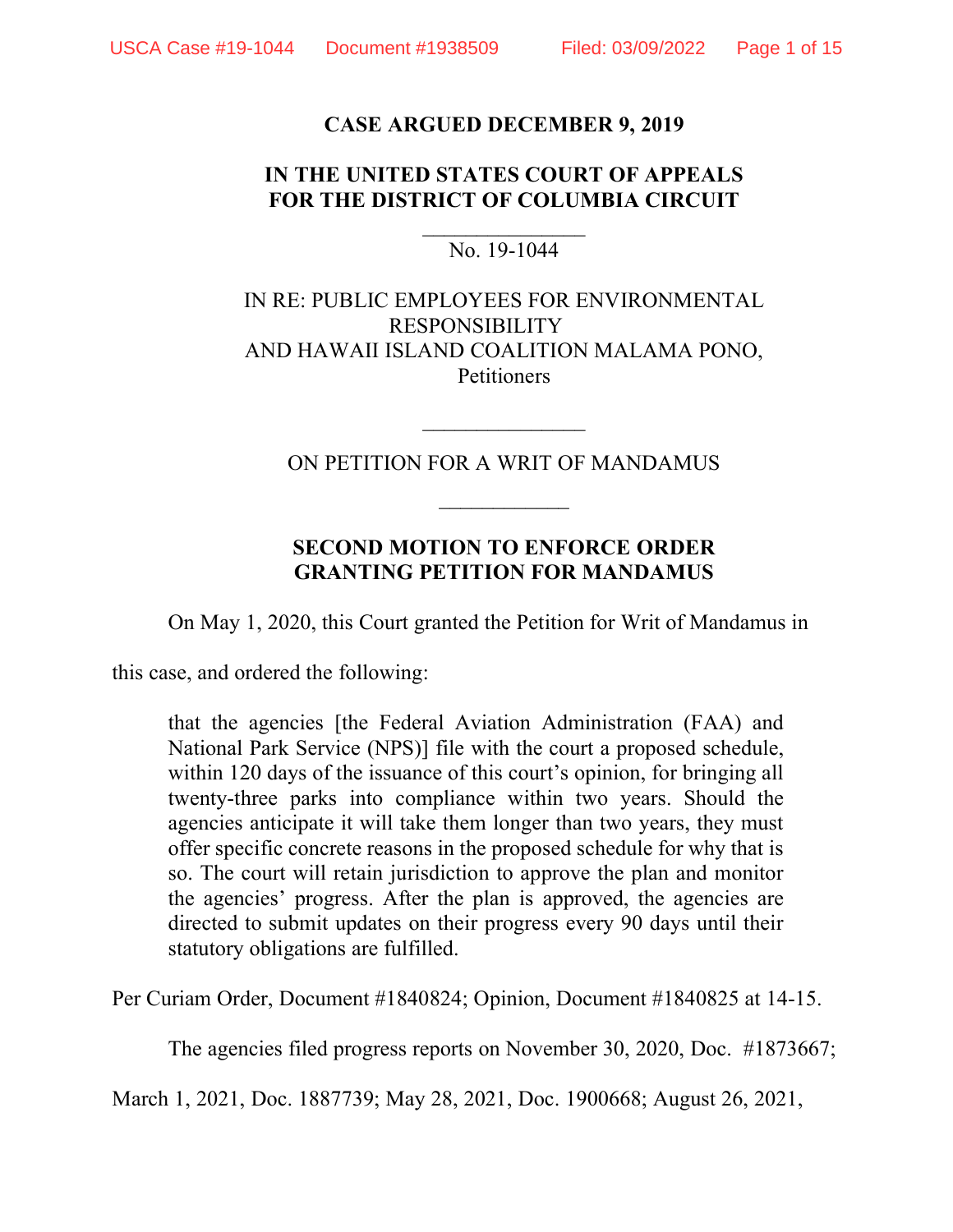Doc. 1911724; November 24, 2021, Doc. #1923888; and February 28, 2022, Doc. # 1925907. In every one of these reports over a year's time between November 30, 2020 and November 24, 2021, the agencies reported that they were on track to complete all the Air Tour Management Plans (ATMPs) in two years, in compliance with this Court's Order.<sup>1</sup>

Then suddenly in the February 28, 2022 report, the agencies revealed that they are actually seriously off track. They now admit that they will not meet the deadline for 13 of the 24 parks covered by the Court's order.  $2$  Of the 12 ATMPs that were already released in draft form (covering 15 parks) the agencies expect to meet the deadline for 10 parks. The Agencies also "currently anticipate" meeting the deadline for the National Parks of New York Harbor. *Id.* at 7. This is a total of

<sup>1</sup> Progress Update, Nov. 30, 2020, at 2: "At this time, the agencies do not anticipate delays at any individual park;" Progress Update, March 1, 2021, at 1: "At this time, the agencies do not anticipate delays at any individual park;" Progress Update May 28, 2021, at 3: "At this time, the agencies do not anticipate delays at any individual park;" Progress Update, August 26, 2021 at 2: "At this time, the agencies do not anticipate delays at any individual park." The most recent of these reports, the Progress Update of Nov. 24, 2021, states at 6: "At this time, the agencies' goal remains to complete all air tour management plans, or voluntary agreements, consistent with the Court approved plan and schedule, by August 31, 2022."

<sup>2</sup> These are Arches National Park, Bryce Canyon National Park, Canyonlands National Park, Death Valley National Park, Everglades National Park, Glacier National Park, Great Smoky Mountains National Park, Mount Rainier National Park, Natural Bridges National Monument and Olympic National Park. Feb. 28, 2022 Progress Update at 5-6.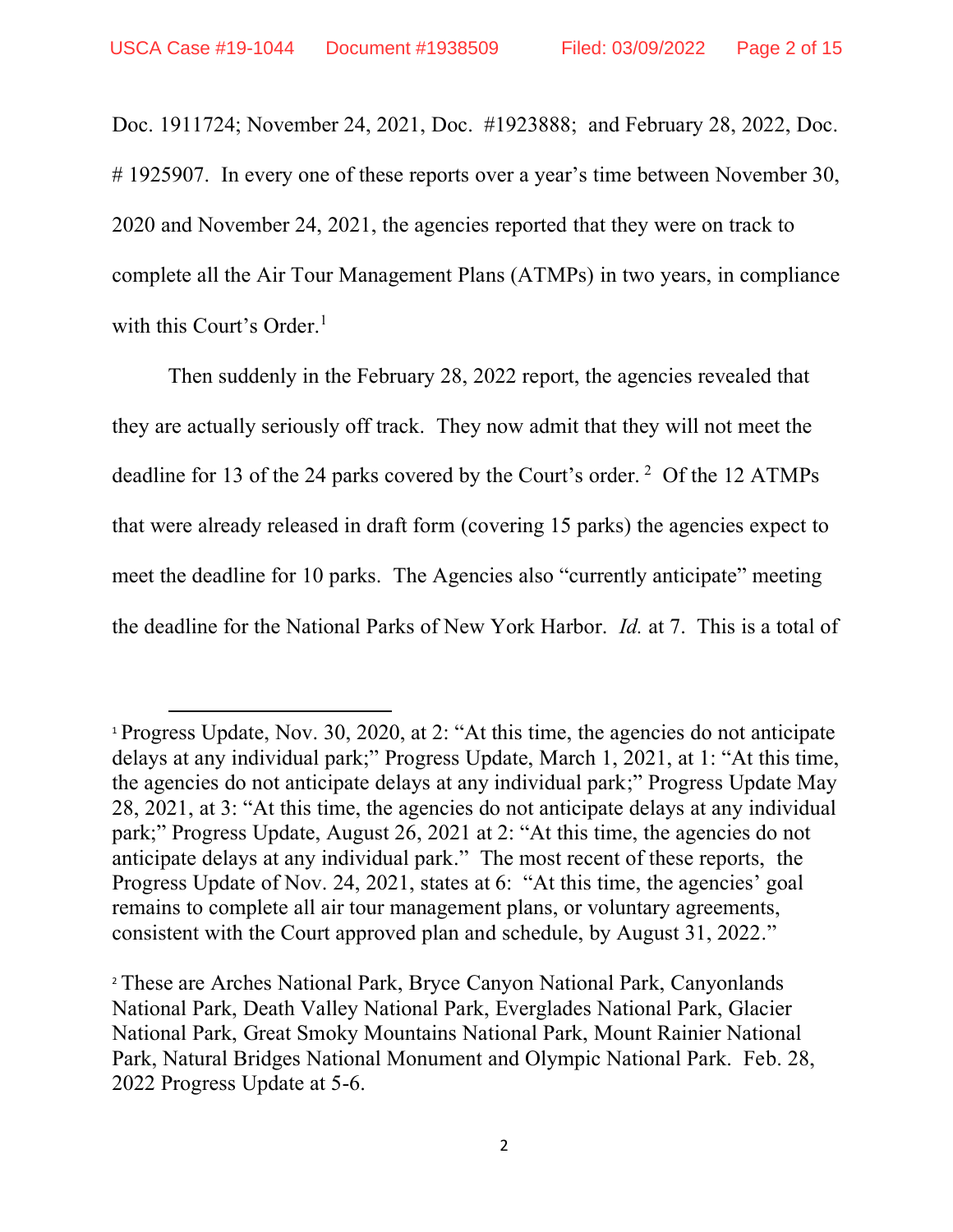11 parks out of the 24 now covered by the Court's Order, leaving 13 parks where the deadline is now projected to be violated.<sup>3</sup>

With regard to the remaining parks with draft ATMPs, the agencies expect indeterminate delays for Bandelier National Monument and the four Northern California parks.<sup>4</sup> *Id.* at 6. For eight additional parks, the agencies now anticipate lengthy delays beyond the Court-ordered deadline of a year to 18 months. The description of the status of the work on these parks reveals that the agencies have barely begun the process of producing ATMPs for these parks. It is thus not credible that the agencies reasonably believed that they would meet the deadline when they filed their previous Progress Updates, and it is also doubtful that even the current extended projections will be met. There is no credible explanation for why so little has been done.

This case was occasioned by delays in complying with the National Parks Air Tour Management Act over nearly two decades. Especially given the agencies' belated acknowledgement that the deadlines will not be met and the little progress that has been made on several parks, it seems that what we are now facing

<sup>&</sup>lt;sup>3</sup> While the court order covered 23 parks, the agencies are including Muir Woods, for which they withdrew the prior exemption, and therefore are proceeding with 24 parks.

<sup>4</sup> The Northern California parks are Golden Gate National Recreation Area, Point Reyes National Seashore, Muir Woods National Monument and San Francisco Maritime National Historical Park.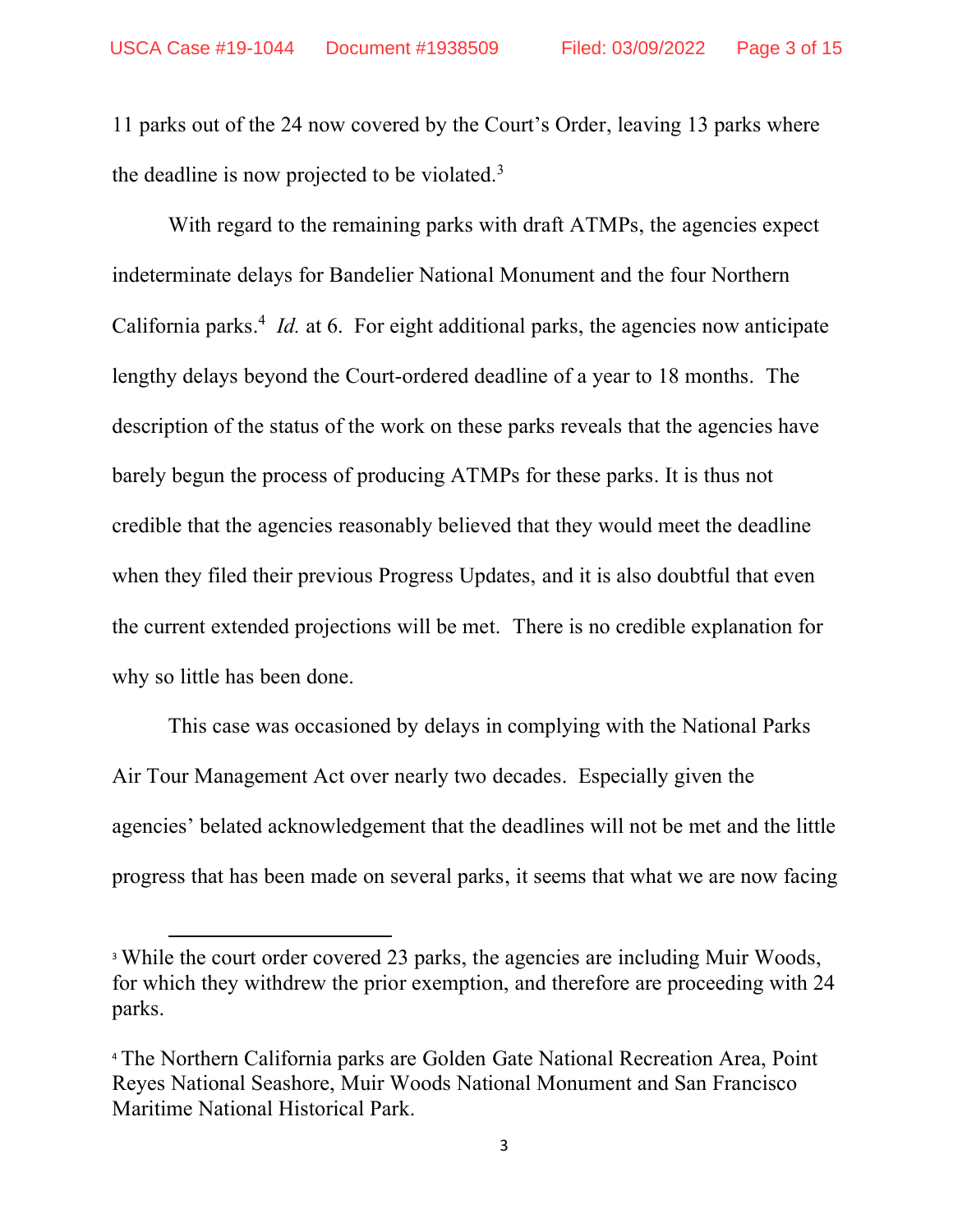is more of the same recalcitrance and lack of serious intent to comply with the law that occurred over the 20 years before this Court's order. The agencies have known what they needed to do to meet the court's deadline since May 2020, nearly two years ago, but have done little or nothing with respect to the eight parks they now admit will need at least another year. These parks are some of those with the greatest numbers of overflights, that will be the most controversial and difficult to address, such as Hawaii Volcanoes National Park, Haleakala National Park, and Lake Mead National Recreation Area. $5$  If the current projected delays are accepted, it is likely that the agencies will be coming back to the Court for even further delays. The lack of credibility of the agency's reports and projections could also mean that even the parks now claimed to be on track to meet the deadline could also fall behind.

It should also be noted that the only parks that are even claimed to be on track to meet the Court's deadline are those that will get no National Environmental Policy Act (NEPA) review, but instead will claim to be categorically-excluded from NEPA. *See* February 28, 2022 Progress Update at 2, noting that the agencies are working on categorical exclusions for the parks covered by the 12 draft ATMPs. As Petitioners laid out in their first Motion to

<sup>5</sup> Agencies' Opposition to Petition, Attachments Vol. 3, Doc. #1795359, Ex. F to Trevino declaration, p. 27.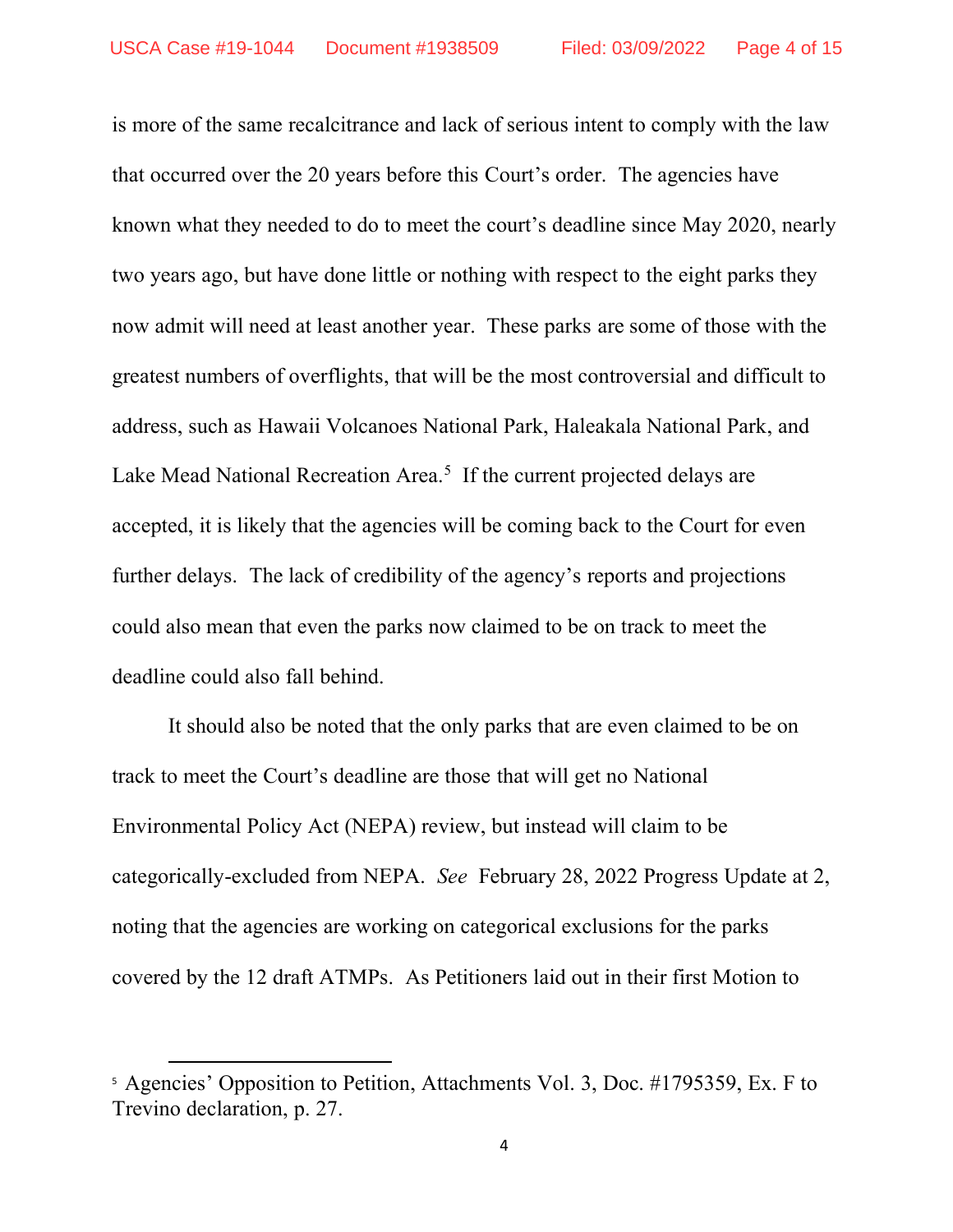Enforce, even beyond the usual requirements of NEPA for analysis of actions that may affect the quality of the human environment, the National Parks Air Tour Management Act specifically provides that either an Environmental Impact Statement (EIS) or Environmental Assessment (EA) must be prepared for each ATMP.

Environmental determination. In establishing an air tour management plan under this subsection, the Administrator and the Director shall each sign the environmental decision document required by section 102 of the National Environmental Policy Act of 1969 (42 U.S.C. 4332) which may include a finding of no significant impact, an environmental assessment, or an environmental impact statement and the record of decision for the air tour management plan.

49 USC § 40128(b)(2). Thus, the statute requires an EIS or EA (possibly with a finding of no significant impact), signed by both the FAA and the NPS. It does not permit a categorical exclusion from NEPA for ATMPs.<sup>6</sup>

The Court denied the first Motion to Enforce without explanation, likely because there had been no final agency action regarding NEPA review on the draft ATMPs. Petitioners continue to assert that an ATMP based on a categorical exclusion would not meet the requirements of the statute. Therefore, even those ATMPs for parks now claimed to be on track to meet the Court's deadline would

<sup>&</sup>lt;sup>6</sup> The agencies have not yet invoked CEs for the ATMPs they have drafted, but in any event a CE could not amount to compliance with the Act given the quoted language.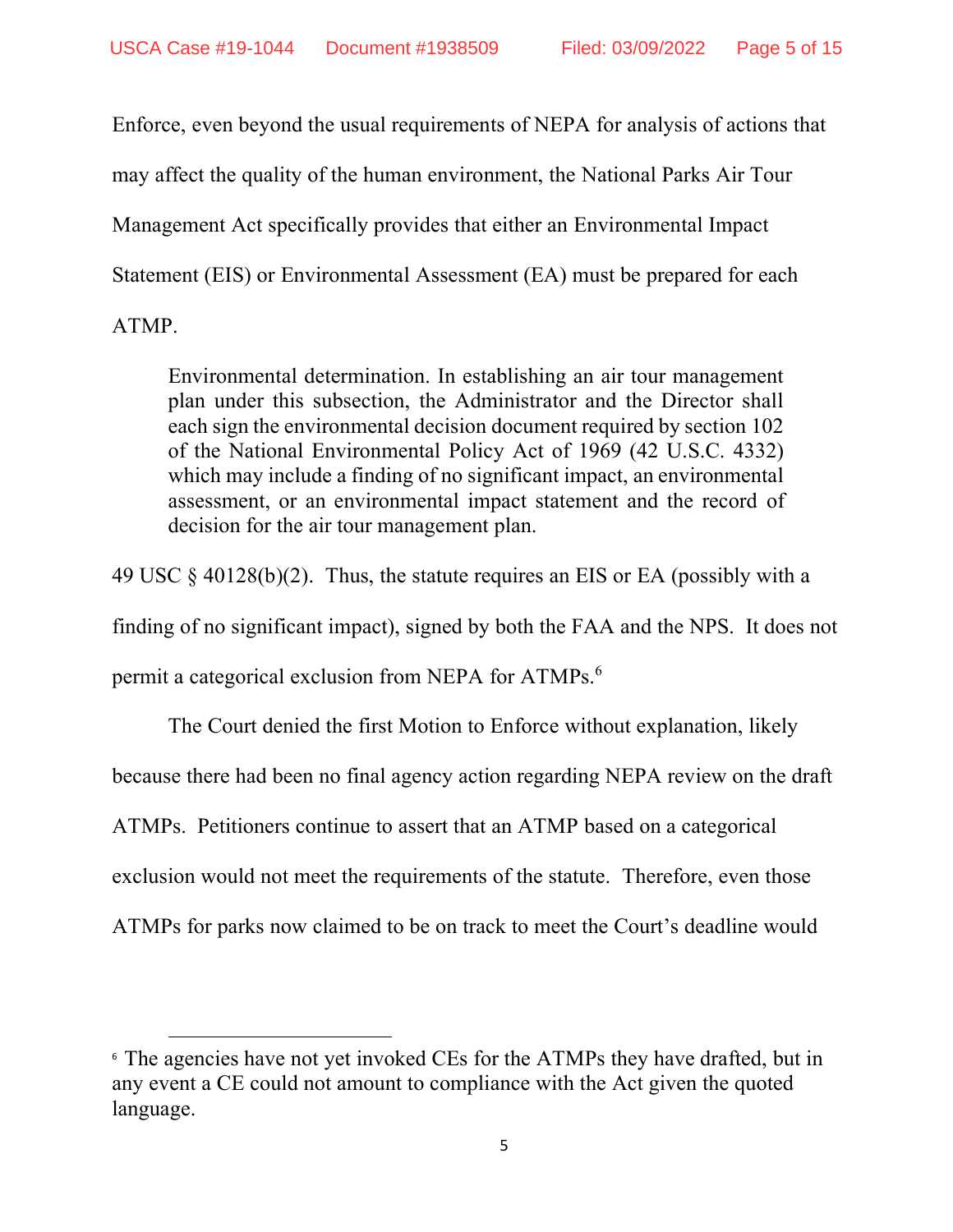not in fact meet the deadline for a statutorily-compliant ATMP even if they are not further delayed.

 Thus, accepting these additional delays beyond the Court-ordered deadlines would likely lead to even more delays and non-compliant ATMPs, with no real completion date in sight. All of these factors support the Petitioners' request for immediate relief requiring compliance by the deadline for all parks. Petitioners seek an order requiring that for those parks that do not have ATMPs meeting the statutory requirements in place by August 31, 2022, no air tours will be permitted until such plans are in place.

The details provided by the agencies concerning the delayed parks illustrate how little has been done and the low probability that even the current delayed projections will be met.

For Canyon de Chelly National Monument, the agencies report that because the park is located on Navajo Reservation lands and is co-managed by the Navajo Nation, they intend to make the Nation a cooperating agency under the National Environmental Policy Act (NEPA) and include a representative of the Nation on the planning team for the ATMP. They have only now begun the working with a Navajo Nation team member, have not yet consulted with other tribes that have an interest in or connection to the park, have not prepared a draft ATMP for public comment, have not completed NEPA review (there is no indication they have even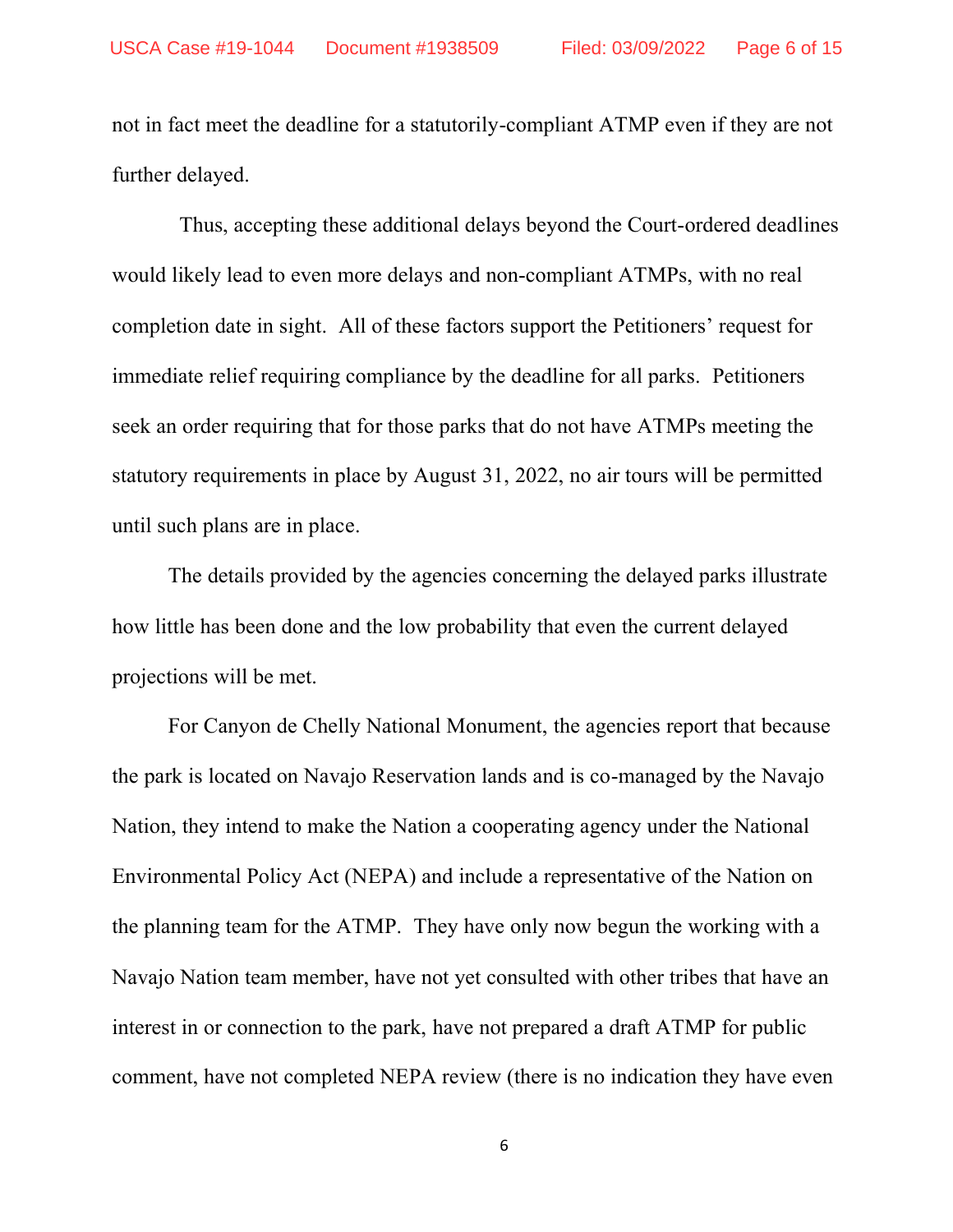begun NEPA review), and have not completed Section 106 (historic preservation) review, or Section 7 (endangered species) consultation. *Id*. at 8. The agencies predict that this ATMP could take up to an additional year beyond the current deadline, until August 2023. With all that remains to be done, it is questionable whether the projection can be met, or whether the agencies will return to the Court with yet another projected delay. No viable explanations are provided for why so little has been done.

For Lake Mead National Recreation Area, the agencies report that they are still trying to define the "existing condition of commercial air tours over the park," have not yet selected "the appropriate NEPA pathway," much less begun to implement it, have not yet drafted an ATMP, or completed historic preservation and endangered species consultations. *Id.* at 9. In other words, it is not clear that they have done much of anything at all. They estimate that this park will also take another year beyond the deadline, again a questionable projection under the circumstances.

For Glen Canyon National Recreation Area/Rainbow Bridge National Monument, the agencies report that they have not even yet decided whether to produce an ATMP or to somehow use the existing voluntary agreements for some of the operators. They still need to engage in extensive tribal consultations. They estimate the need for an additional 18 months past the August 2022 deadline. *Id.* at

7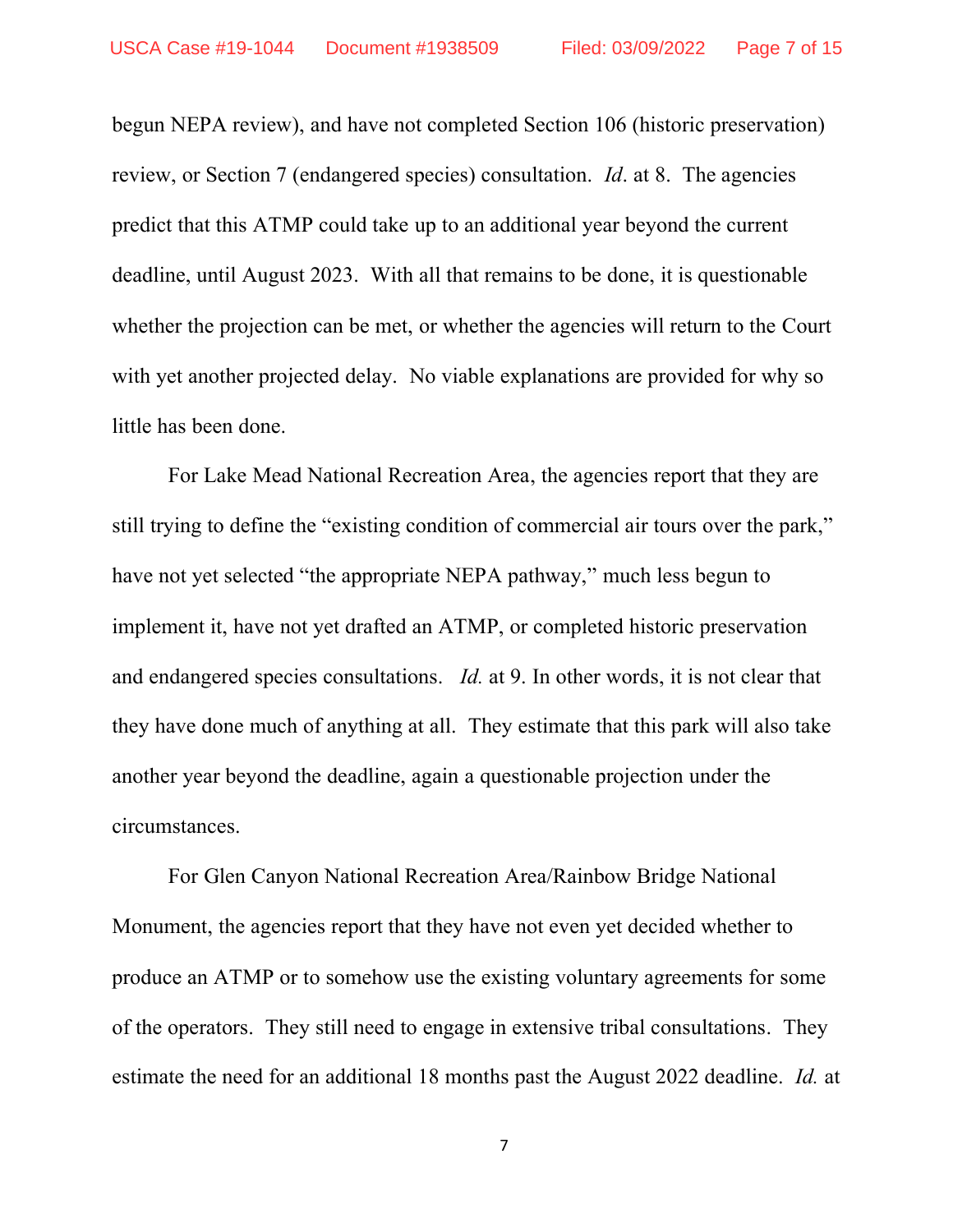9-10. No legitimate excuse for having done so little to meet the deadline is offered.

For Mount Rushmore National Monument/Badlands National Park, the agencies are still in the process of consulting with affected tribes, citing the need to "rebuild trust," and have not yet initiated formal consultation with the Ogalala Sioux Tribe, and essential partner because it co-manages part of the Badlands National Park. *Id.* at 10-11. The agencies have decided to conduct environmental assessments for these parks but have not even begun to develop a preliminary range of alternatives for public scoping. *Id.* at 11. Nor have they taken the other needed steps such as historic preservation and endangered species consultations. The agencies project an additional year beyond August 2022 will be needed. They admit that even longer could be required. *Id.* 

For Hawaii Volcanoes and Halekakala National Parks, which have, as noted, some of the most air tours in the nation, the agencies note that they have not yet sent out a scoping newsletter to get public feedback on potential alternatives for an environmental assessment, and have just begun consultations with Native Hawaiian Organizations and endangered species consultations with the U.S. Fish and Wildlife Service. *Id.* at 12. The agencies note that they still do not have a handle on impacts to park resources and visitor experiences from current levels of air tours. *Id.* The agencies anticipate the need for another year beyond the current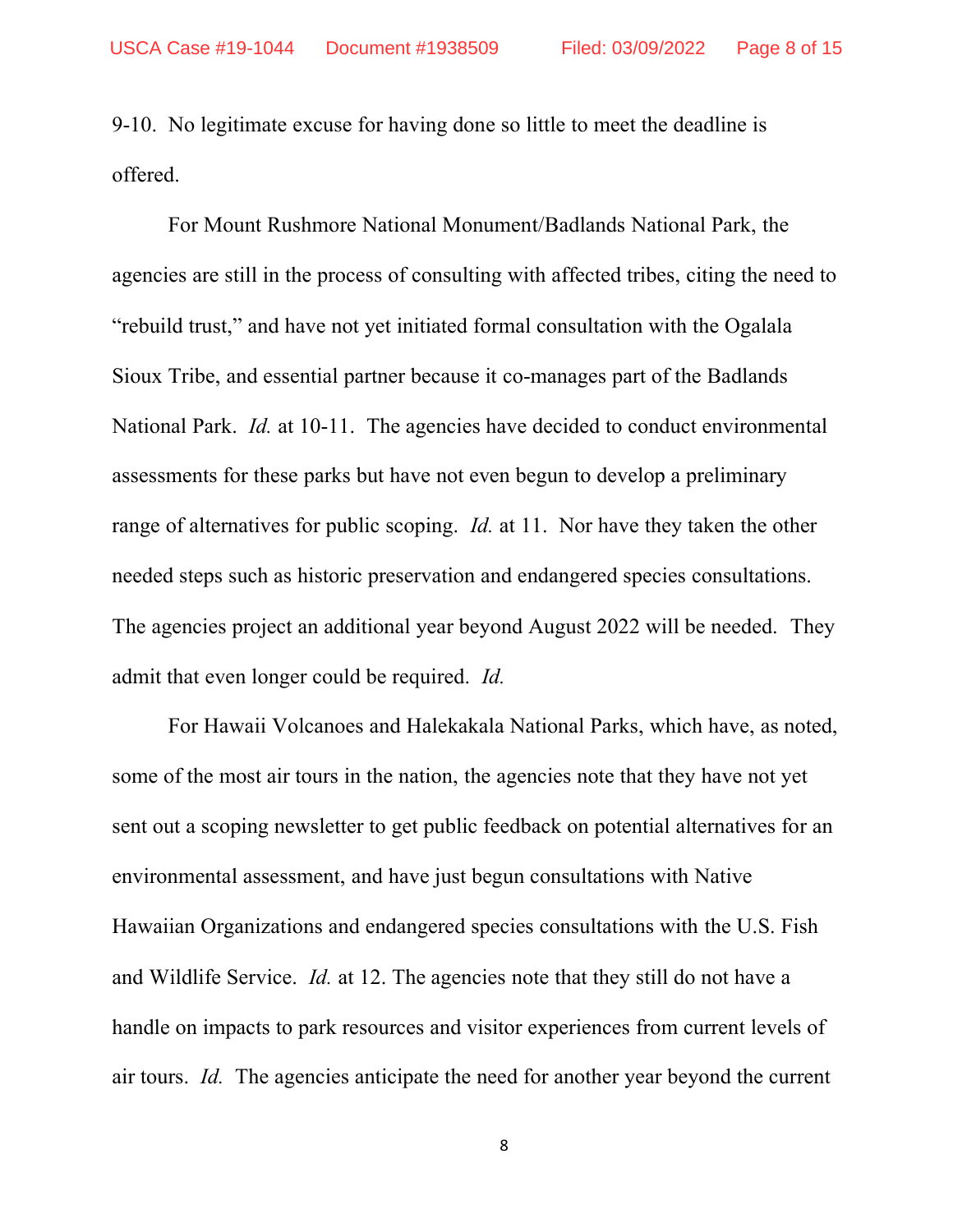deadline, but admit that the process could extend even further. *Id.* It is apparent by how early in the process the agencies are that they are likely to seek an even further extension.

### **REQUEST FOR RELIEF**

Accordingly, Petitioners request the Court to enter an order requiring that the agencies permit no air tours over parks that do not have statutorily-compliant ATMPs by the Court's deadline of August 31, 2022. Such an order should be issued promptly to make clear to the agencies that their self-conferred extensions of the Court's deadline are not acceptable, and to provide time for the agencies and air tour operators to prepare for the cessation of air tours by August 31, 2022 if statutorily-compliant ATMPs are not in place.

Respectfully submitted,

/s/ Paula Dinerstein

Paula Dinerstein D.C. Bar No. 333971 Public Employees for Environmental Responsibility 962 Wayne Ave., Suite 610 Silver Spring, MD 20910 202-265-7337 (tel) 202-265-4192 (fax) [pdinerstein@peer.org](mailto:pdinerstein@peer.org)

Attorneys for Petitioners

Dated: March 9, 2022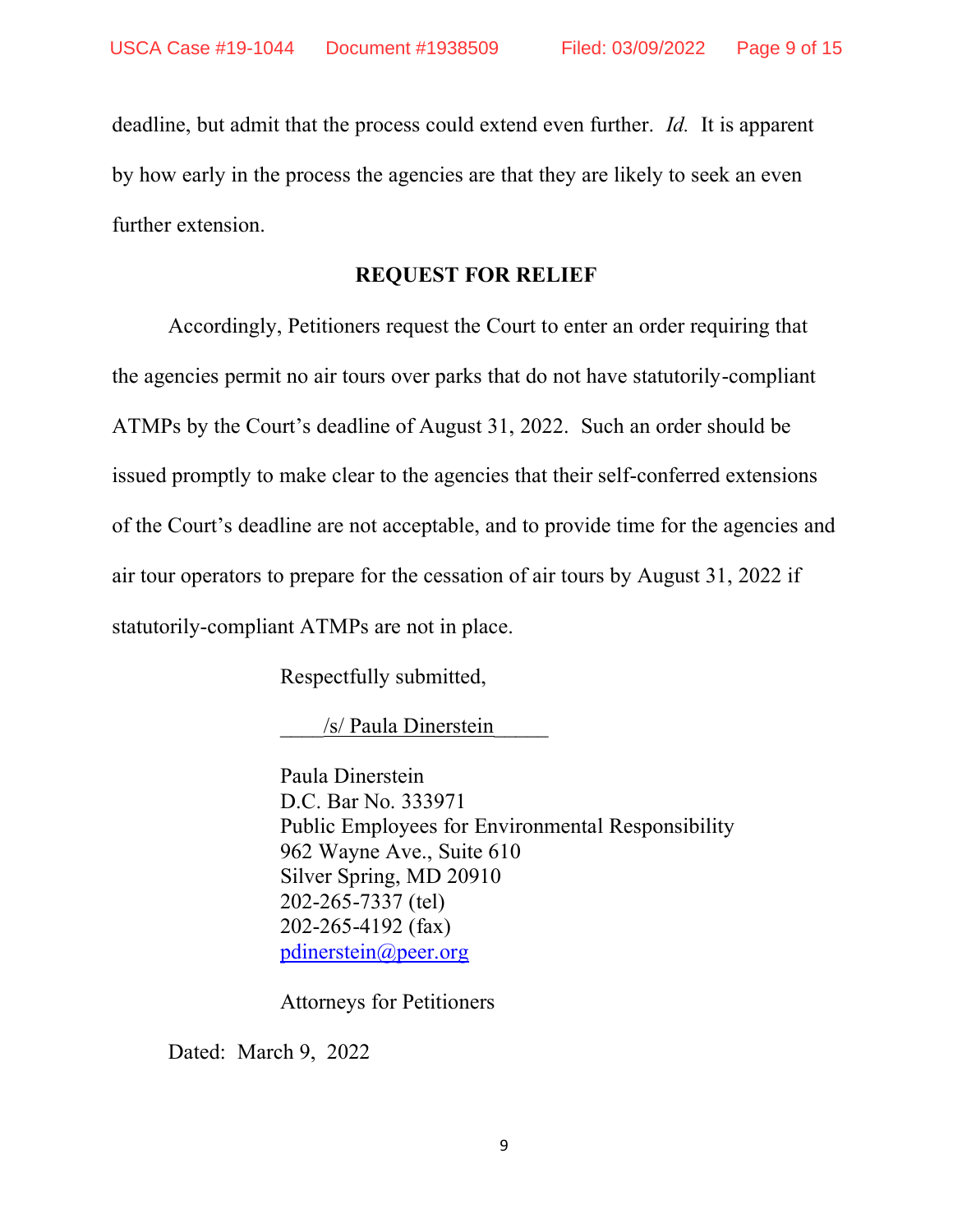#### **ADDENDUM**

## **CERTIFICATE AS TO PARTIES, RULINGS, AND RELATED CASES**

Pursuant to D.C. Circuit Rule 28(a)(1), counsel for Petitioners certifies as follows:

#### **A. Parties and Amici**

The Petitioners are Public Employees for Environmental Responsibility (PEER) and Hawaii Island Coalition Malama Pono (HICoP). The Respondants are the Federal Aviation Administration (FAA) and its Acting Administrator, Dan Elwell, and the National Park Service (NPS) and its Deputy Director, P. Daniel Smith (exercising the authority of the Director). No Amici are currently anticipated in this court.

#### **B. Rulings Under Review**

There are no rulings under review. Petitioners seek a writ of mandamus to order the Federal Aviation Administrator and National Park Service Director to develop Air Tour Management Plans (ATMPs) or voluntary agreements for Hawaii Volcanoes National Park, Haleakalā National Park, Lake Mead National Recreation Area, Muir Woods National Monument, Glacier National Park, Great Smoky Mountains National Park, and Bryce Canyon National Park.

#### **C. Related Cases**

The petitioners previously filed a complaint in the United States District Court for the District of Columbia seeking similar relief to that sought here. *Public*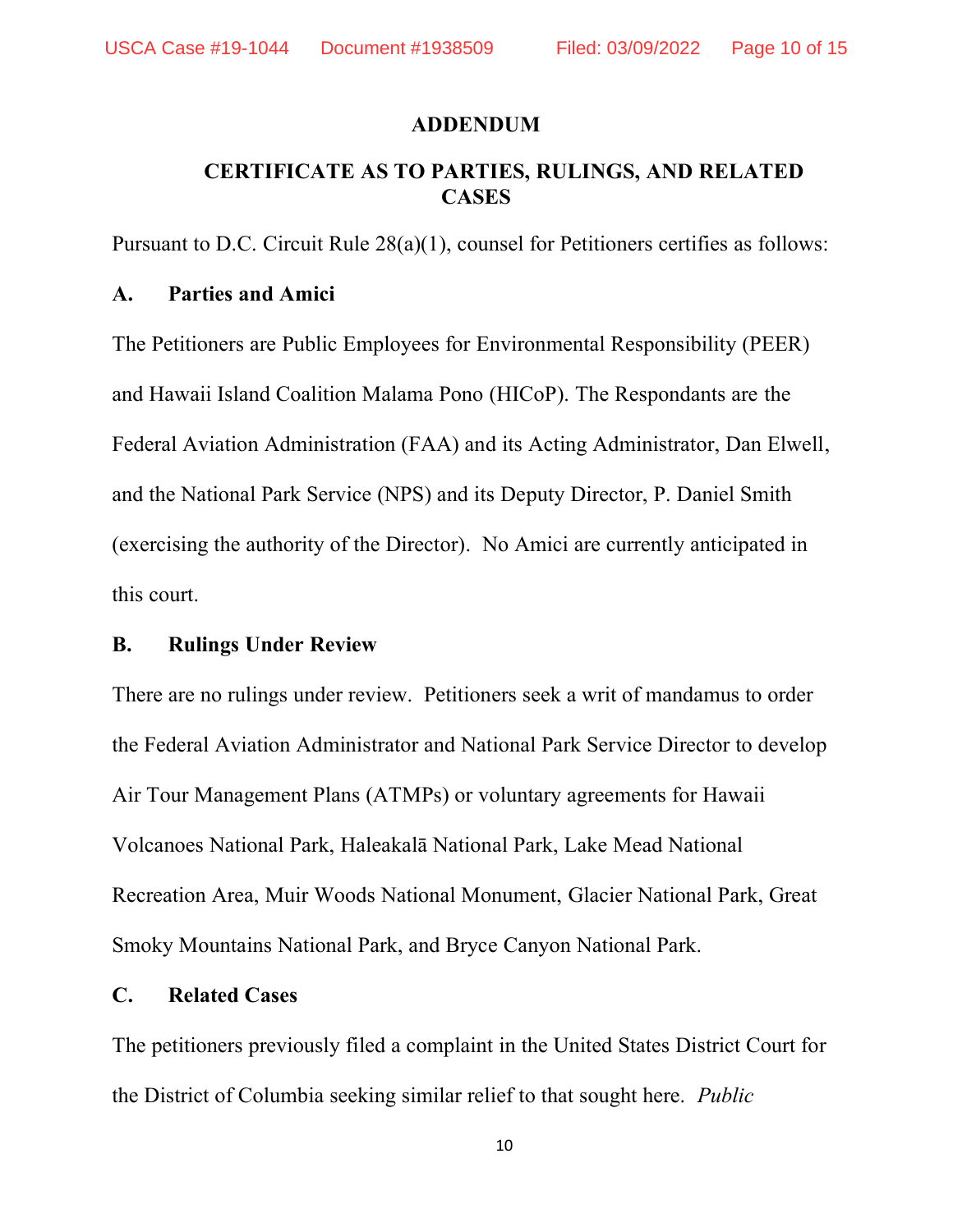*Employees for Environmental Responsibility and Hawaii Island Coalition Malama Pono v. Federal Aviation Administration*, No. 17-cv-2045 (D.D.C.) The action was voluntarily dismissed by the petitioners on January 19, 2018.

The Petitioners also filed a writ of mandamus in this Court, No. 18-044. That petition was dismissed on November 13, 2018 on standing grounds because the court found that Petitioners' injury was not redressable without the participation of the National Park Service as a party. Doc. 1759626.

 $\frac{1}{s}$ 

Paula Dinerstein Attorney for Petitioners PEER and HiCoP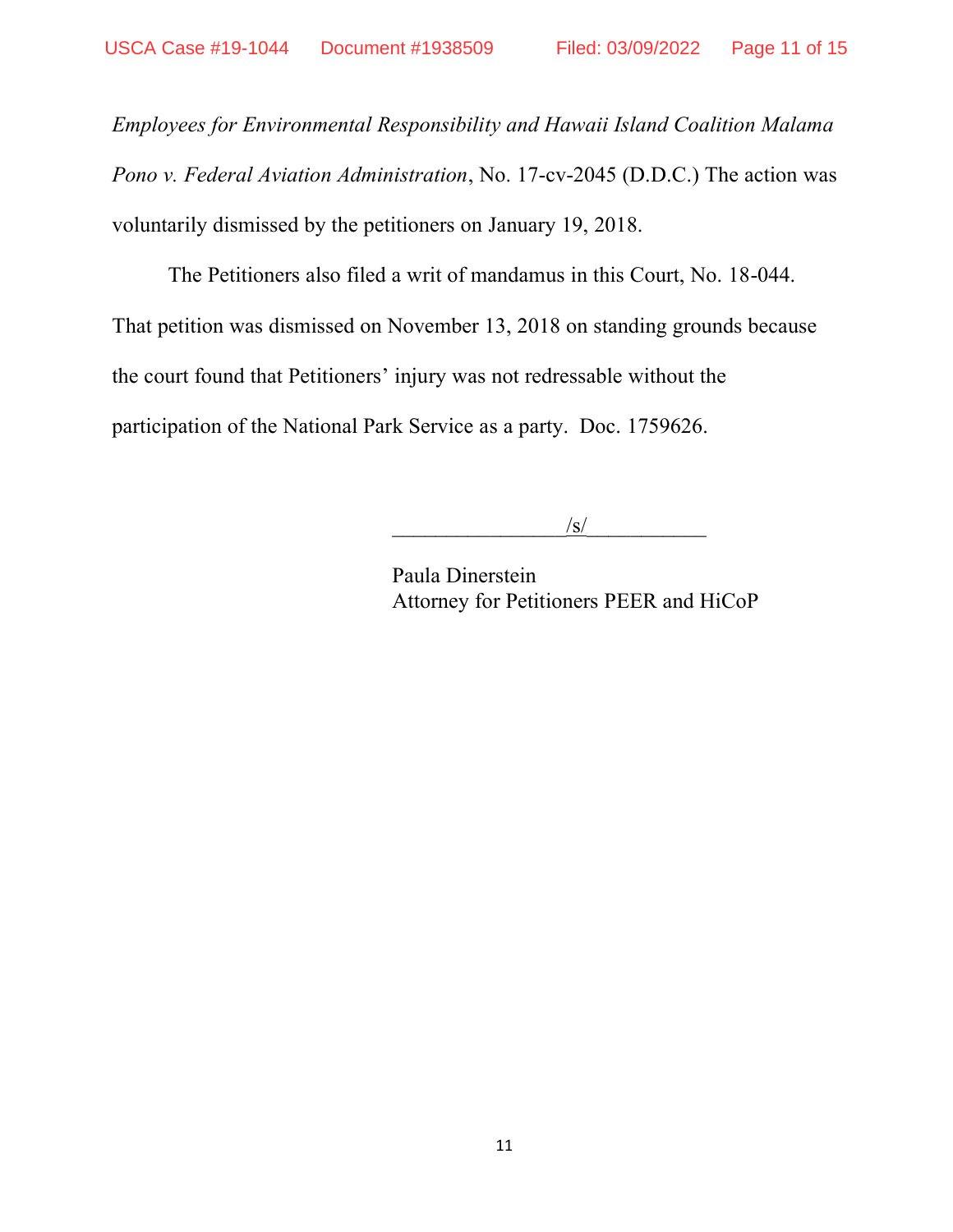#### **DISCLOSURE STATEMENT (PEER)**

As required by Circuit Rule 26.1 Petitioner, Public Employees for Environmental Responsibility (PEER), files this Disclosure Statement. PEER is a non-profit, tax-exempt corporation incorporated in the District of Columbia. Its purposes include educating employees of resource management and environmental protection agencies nationwide, and the public, about environmental ethics and to assist those who speak out on behalf of environmental ethics. PEER has no parent companies and no publicly-owned company has a 10% or greater ownership interest in PEER.

> $/\mathbf{s}/\mathbf{s}$ Paula Dinerstein

Attorney for PEER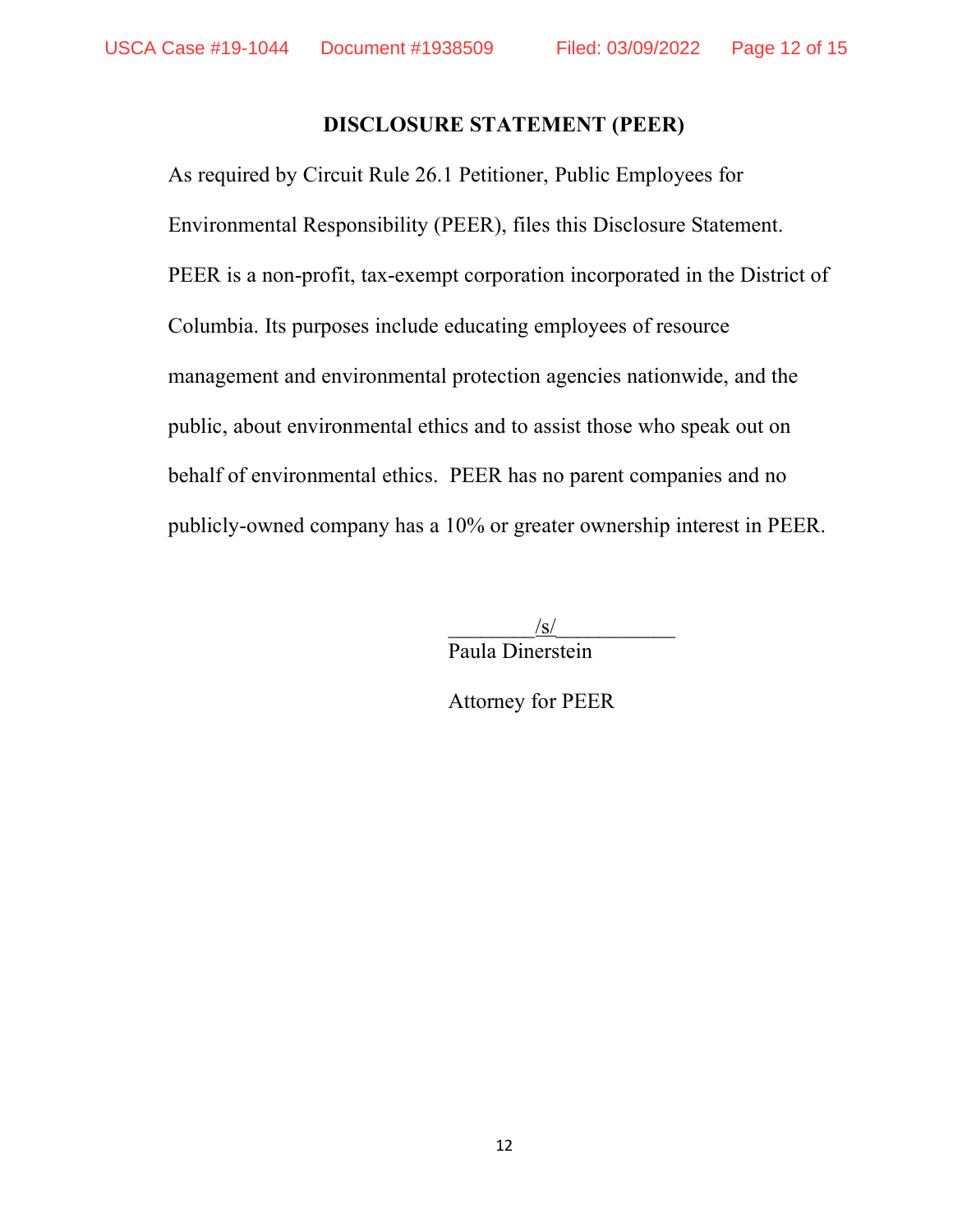# **DISCLOSURE STATEMENT (HICoP)**

As required by Circuit Rule 26.1 Petitioner, Hawaii Island Coalition Malama Pono (HICoP), files this Disclosure Statement. HICoP is a non-profit advocacy coalition of over 300 homeowners whose houses are impacted by air tours headed towards Hawaii Volcanoes National Park. HICoP has no parent companies and no publicly-owned company has a 10% or greater ownership interest in HICoP.

 $/\mathbf{s}/\mathbf{s}$ 

Paula Dinerstein Attorney for HICoP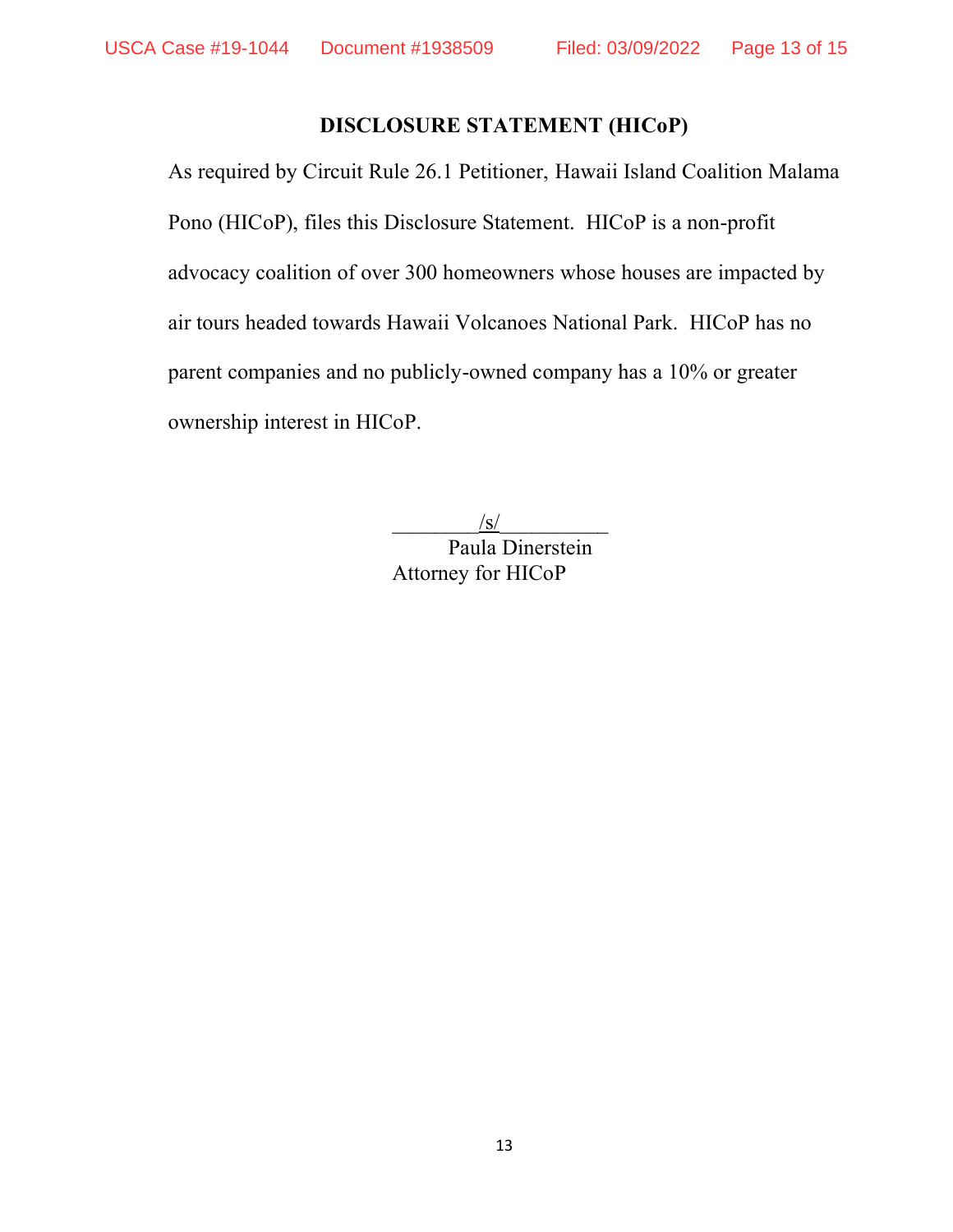## **CERTIFICATE OF COMPLIANCE**

With Type-Volume Limit, Typeface Requirements and Type-Style Requirements

This document complies with the type-volume limit of Fed. R. App. P. 21

 $(d)(1)$ , and Rules  $32(a)(5)$  and  $(a)(6)$ . It is prepared in proportionally spaced

typeface using Times New Roman, 14 point. This document contains 2,096 words,

not including the items exempted by Federal Rule of Appellate Procedure 32(f).

/s/ Paula Dinerstein

Paula Dinerstein Attorney for Petitioners PEER and HICoP